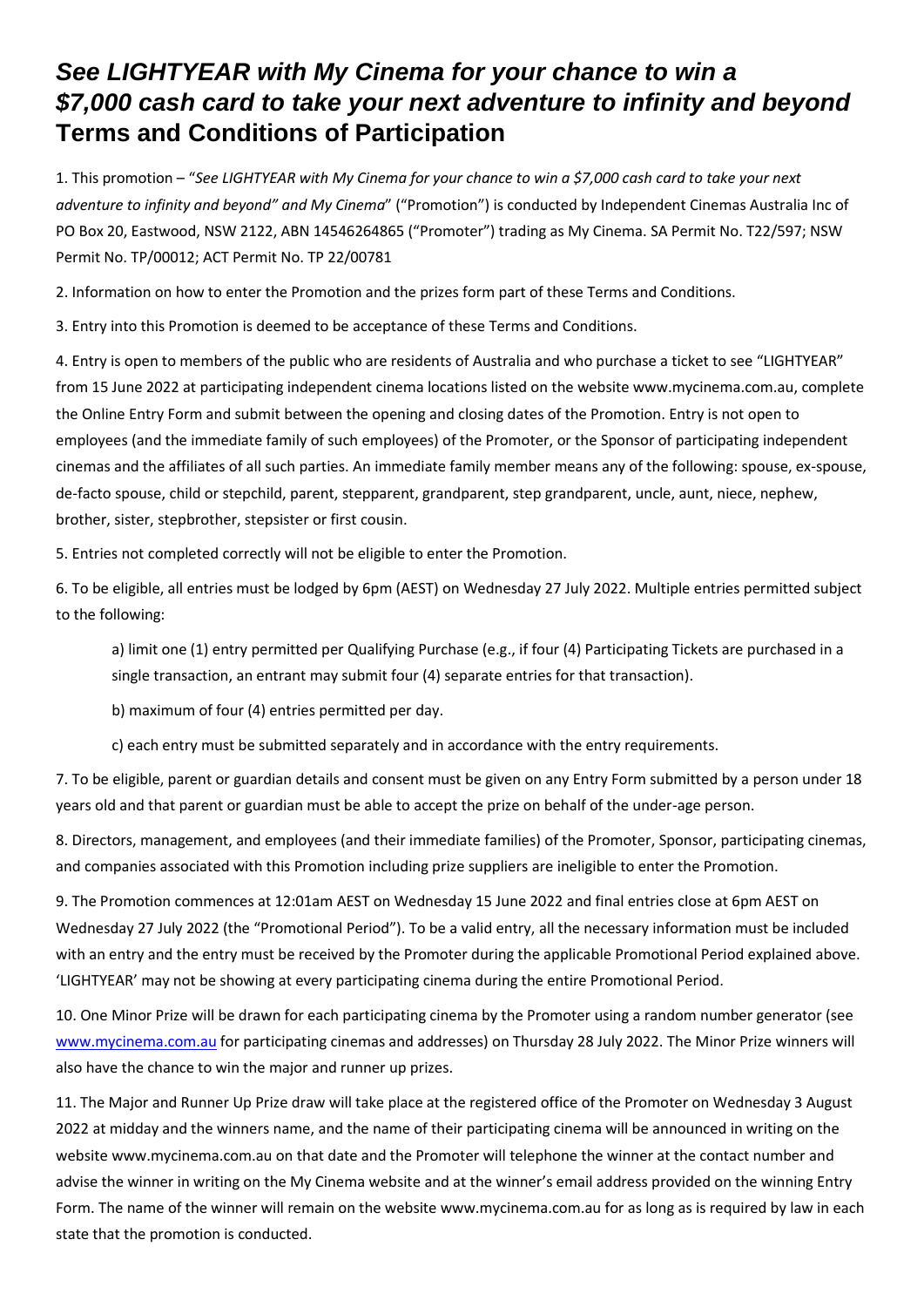## **Prizes**

12. The Promotion prizes consist of one national Major Cash Prize \$7,000 and one Runner Up Prize paid by digital cash cards (or physical cash cards if requested by winner) to be drawn at the registered office of the Promoter in Sydney and 75 Minor Prizes LIGHTYEAR Merchandise Pack each valued at \$84.80 RRP (total value \$6,360) to be drawn for each of the participating cinema locations throughout Australia.

The ACT has two participating cinemas (Dendy Cinemas Canberra and Limelight Cinemas Tuggeranong) and the ACT total prize pool is \$9,269.90

j. Terms and Conditions of Major and Runner Up Prizes:

- I. Unless expressly stated all other costs and expenses associated with taking the Major and Runner Up Prizes are not included and become the responsibility of the Major and Runner Up Prize Winner, including additional taxes.
- II. all other incidental and ancillary costs incurred by the Major and Runner Up Prize Winner as a direct or indirect result of taking the Major or Runner Up Prize that are not otherwise stated as included in the Major Prize and Runner Up Prize.
- III. The \$7,000 major prize and \$2,000 runner up prize will be payable to the Winner in Australian Dollars, with a digital cash card (or physical cash card if requested by winner).
- IV. Winner must be 18 years and over or have the consent of their parent or guardian to enter this Promotion.

14. The Minor Prizes consists of 90 sets of LIGHTYEAR Merchandise each valued at \$84.80 RRP.

15. One entry will be drawn by the promoter at each participating cinema to win a Minor Prize. The Minor Prize winners will be notified in writing by email or phone within three days of being determined.

16. All entries including Minor Prize winners will go in the draw for the Major and Runner Up Prize.

17. The Major and Runner Up Prizes will be drawn by random number generator in the presence of an independent person and the draw will take place at the registered office of the Promoter, 310 Rowe Street, Eastwood NSW 2122, at midday on Wednesday 3 August 2022. The winners name and the name of their participating cinema will be announced in writing on the website www.mycinema.com.au on that date and the Promoter will telephone the winner at the contact number and advise the winner in writing at the email address provided on the winning Entry Form.

18. The Minor Prizes, Runner Up Prize, and Major Prize will only go to a valid Online Entry Form Entry and provided Proof of Purchase A cinema ticket or photo of cinema ticket for LIGHTYEAR at a participating cinema in the promotional period. The Promoter's decision is final and not subject to further correspondence.

19. All prizes are to be taken as offered, are non-refundable, non-transferable (i.e., no name changes allowed).

21. It is possible that tax implications may arise for prize winners from the prizes in this Promotion. Each prize winner is advised to seek independent financial advice before accepting their prize.

22. Failure by the Promoter to enforce any of its rights under these terms and conditions or under law at any stage does not constitute a waiver of those rights.

23. All entries become the property of the Promoter and the Promoter is not responsible if any entries are not received by the Promoter for any reason. Entries will be deemed invalid if incomplete or forged in any way.

24. If any of the prize winners cannot be contacted or do not claim the prizes by 10.00am (AEST) on Wednesday 5 September 2022, the Promoter reserves the right to conduct such further draws at the head office of the Promoter as may be deemed necessary to distribute the prizes and avoid the relevant date passing. If required, a redraw of the Major Prize, Runner Up Prize and any unclaimed Minor Prizes will take place at 12.00pm (AEST) on Wednesday 5 October 2022, the winner/s name will be published in writing online at [www.mycinema.com.au](http://www.mycinema.com.au/) on the same day and the Promoter will